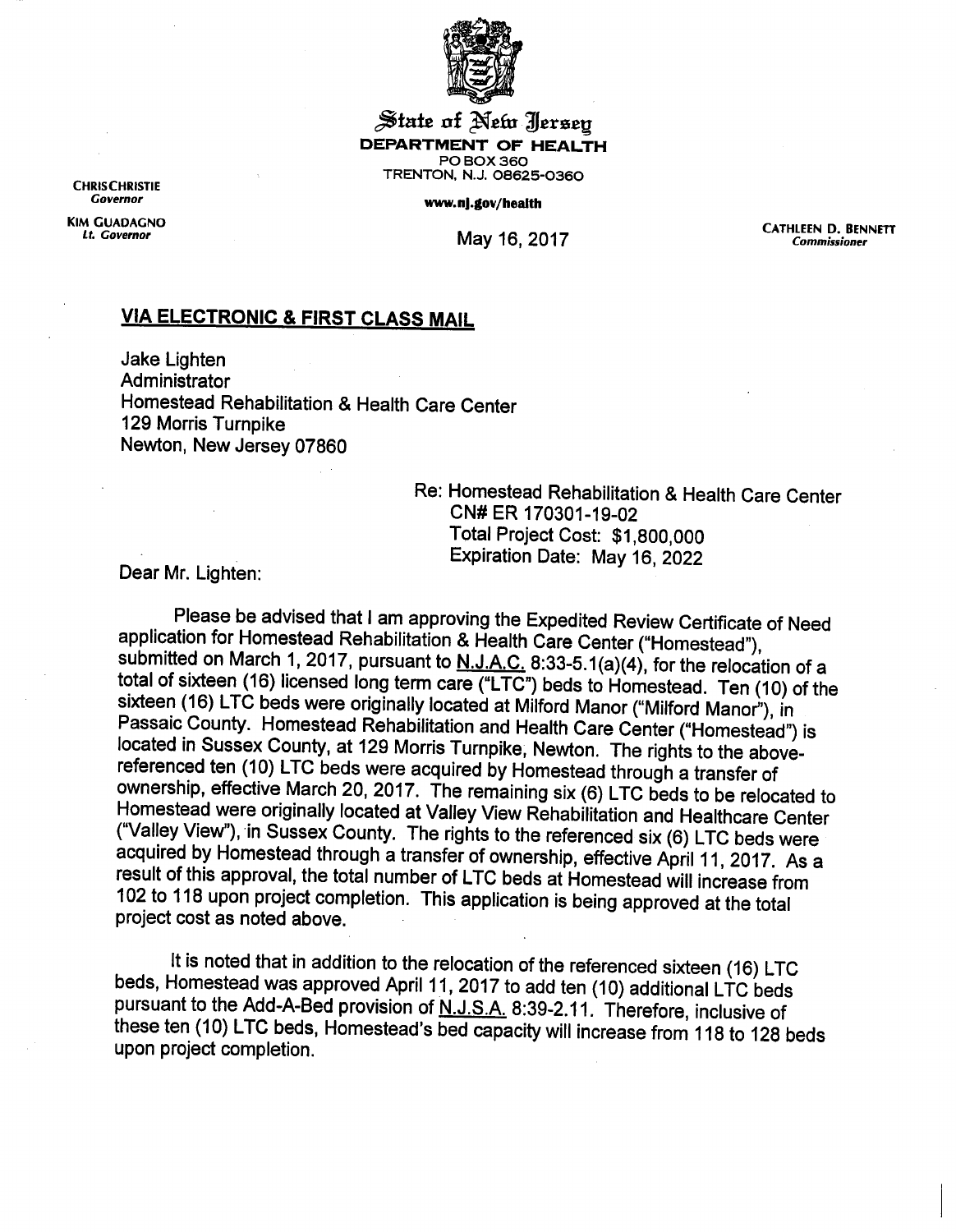Jake Lighten, Administrator Homestead Rehabilitation & Health Care Center CN#ER 170301-19-02 Page 3

in Passaic County to Homestead in Sussex County and of the six (6) long term care beds from Valley in Sussex County to Homestead in Sussex County. According to the data maintained by the Certificate of Need and Healthcare Facility Licensure Program, there are currently 1,052 licensed LTC beds in Sussex County and 2,926 LTC beds in Passaic County. The relocation of the ten (10) LTC beds from Passaic County will increase the total number of LTC beds currently in operation for Sussex County by less than 1.0 percent. Inasmuch as there was an initial deletion of ten (10) LTC beds in Passaic County due to the relocation of beds to Sussex County, this deletion was offset by the simultaneous addition of ten (10) LTC beds under the Add-A-Bed provision of N.J.S.A. 26:2H-7.2, approved for Milford Manor on March 20, 2017; thereby, the additional ten (10) LTC beds added to Homestead yield no net change in the number of<br>LTC beds for Passaic County. Using Department of Labor and Workforce Development projections in 2016, Sussex County has 25,200 persons over the age of 65 with a<br>growth rate of 0.10 percent projecting this population to increase to 30,800 in the year 2023. Thus, I am satisfied the additional LTC beds at Homestead will benefit the population in Sussex County.

An additional review by the Department may be necessary if there is any change in scope, as defined at N.J.A.C. 8:33-3.9. However, a change in cost of an approved certificate of need is exempt from certificate of need review subject to the following:

- 1. The applicant shall file a signed certification as to the final total project cost expended for the project at the time of the application for licensure for the beds/services with the Certificate of Need and Healthcare Facility Licensure Program.
- 2. Where the actual total project cost exceeds the certificate of need approved total project cost and is greater than \$1,000,000, the applicant shall remit the additional certificate of need application fee due to the Certificate of Need and Healthcare Facility Licensure Program. The required additional fee shall be 0.25 percent of the total project cost in excess of the certificate of need approved total project cost.
- 3. The Department will not issue a license for beds/services until the additional fee is remitted in full.

Approval of this application is conditioned upon the applicant's compliance with the following:

Approval of the relocation of the sixteen (16) LTC beds to Homestead, located in<br>Sussex County, is subject to the receiving facility satisfying the Medicaid-eligible resident utilization requirement at N.J.A.C. 8:33H-1.15(a), or a higher standard that was imposed in a previous certificate of need approval, for the beds beinq relocated.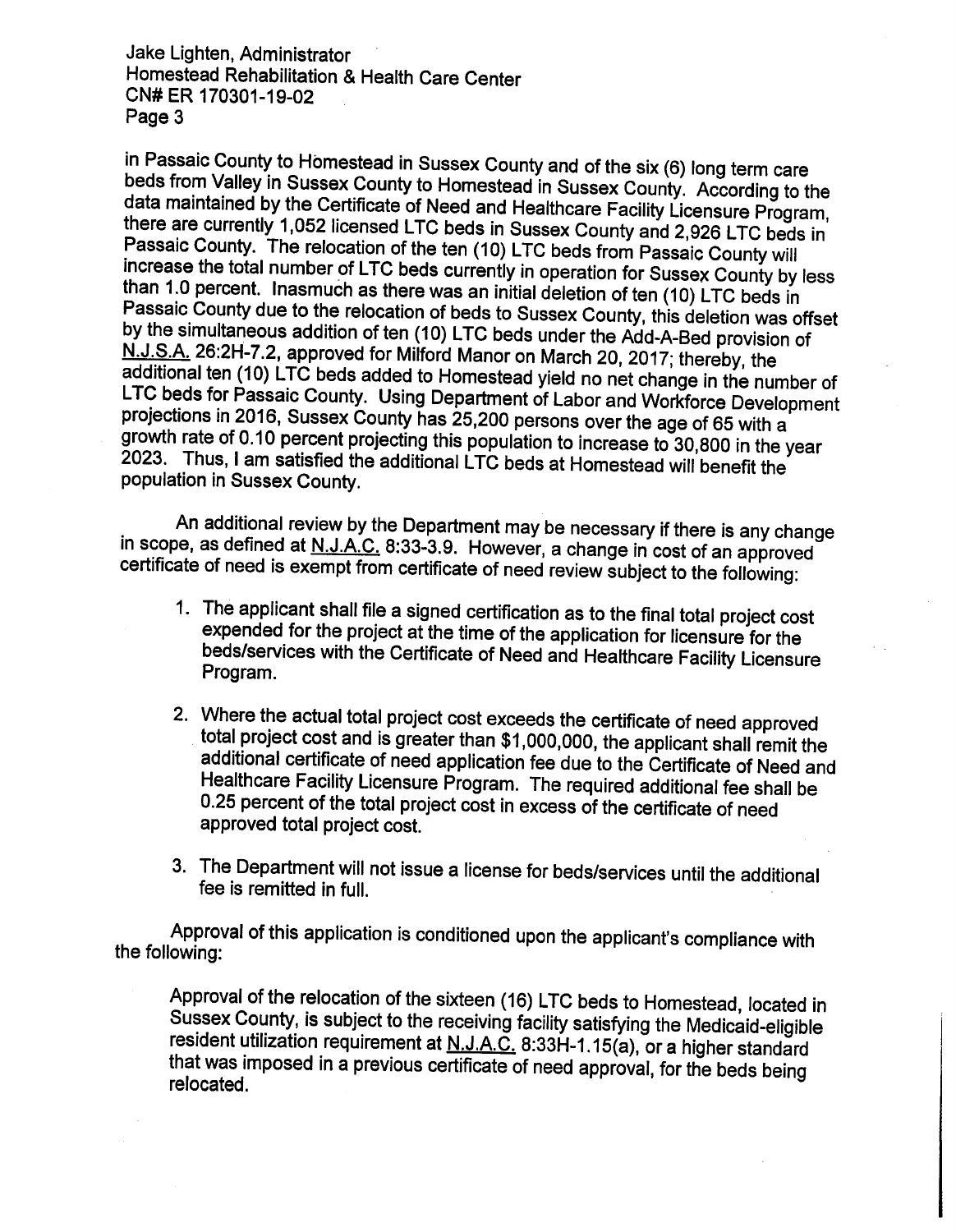Jake Lighten, Administrator Homestead Rehabilitation & Health Care Center CN#ER 170301-19-02 Page 2

N.J.S.A. 26:2H-8 provides for the issuance of a Certificate of Need only where the action proposed in the application for such certificate is necessary to provide required health care in the area to be served, can be economically accomplished and maintained, will not have an adverse economic or financial impact on the delivery of health services in the region or statewide and will contribute to the orderly development of adequate and effective health care services. In making such determinations, Imust take into consideration: a) the availability of facilities or services which may serve as alternatives or substitutes, b) the need for special equipment and services in the area, c) the possible economies and improvement in services to be anticipated from the operation of joint central services, d) the adequacy of financial resources and sources of present and future revenues, e) the availability of sufficient manpower in the several professional disciplines and f) such other factors as may be established by regulation.

As to the aforementioned specifics of this application, I note that in identifying those services that are subject to expedited review, the Department of Health (Department) chose services that would have a minimal impact on the health care system as a whole and, therefore, for which a statistical bed need methodology would not be necessary. The services proposed in this application are subject to expedited review pursuant to  $N.J.A.C.$  8:33-5.1(a)(11) and, therefore, a need assessment is not required. The need for sufficient special equipment and services in the area does not apply asthis application is for general LTC beds. Likewise, the sharing of joint central services does not apply inasmuch as this application is for a stand-alone facility. I believe that this project can be economically accomplished and maintained as the applicant projects a positive net income by the end of the first year of operation. Ialso note that while additional professional staffwill be required to accommodate the implementation of these additional beds, I am confident that there is sufficient professional staff available in the area to meet those staffing needs.

Finally, Ihave taken into consideration the applicable regulations for the services subject to expedited review (i.e., N.J.A.C. 8:33-5.3 and 8:33H-1.16). I find that<br>Homestead, the proposed licensed operator, has provided an appropriate project description which includes information as to the total project cost, operating costs and revenues, services affected, equipment involved, source of funds, utilization statistics, and justification for the proposed project  $(N. J.A.C. 8.33-5.3(a)(1))$ ; assurance that all residents of the area, particularly the medically underserved, will have access to services (N.J.A.C. 8:33-5.3(a)(2)); and documentation that it will meet appropriate licensing and construction standards (N.J.A.C. 8:33-5.3(a)(3)(i)). In addition, Homestead has demonstrated a track record of substantial compliance with the Department's licensing standards (N.J.A.C. 8:33-5.3(a)(3)(ii)).

Pursuant to the criteria set forth at N.J.A.C. 8:33-5.3(a)(2), Department staff has determined that there will not be an adverse impact on the ability of either the general population currently being served or the medically underserved in accessing inpatient long term care as a result of the relocation of ten (10) long term care beds from Milford